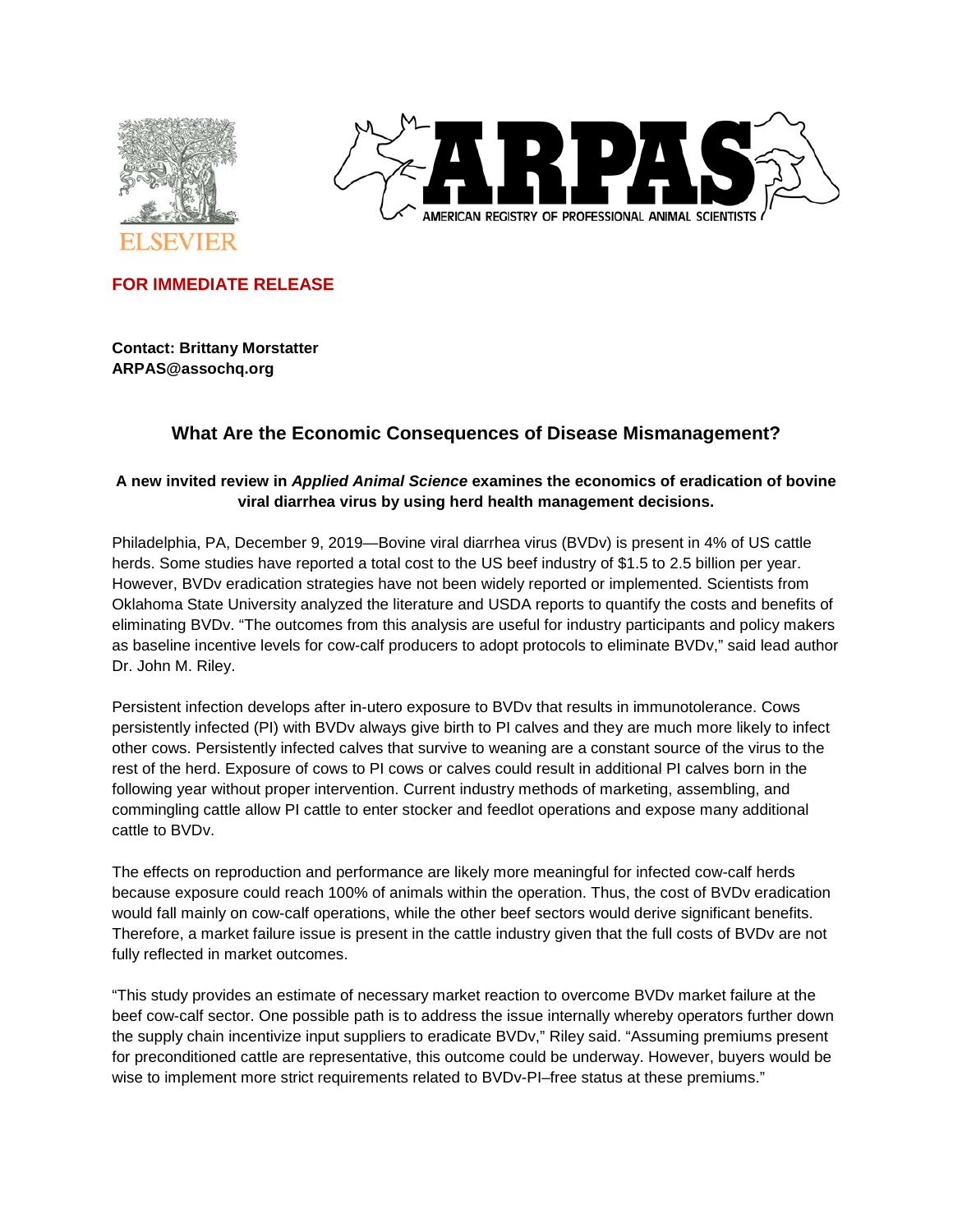*Applied Animal Science* Editor-in-Chief David K. Beede said this review "uses the example of herd health management decision options to eradicate BVDv to quantify potential economic losses in infected and uninfected beef cow herds over a 10-yr period." He added, "This approach is useful to the beef cattle industry and to policy makers when deciding whether to institute management protocols to eradicate BVDv."

Market forces alone do not currently provide industry-wide incentives to eliminate BVDv. Industry or government intervention may be required. A parallel from crop production is cotton's boll weevil– eradication program. In that case, the entire industry coordinated efforts, along with governmentsupported research and education.

The article appears in the December issue of *Applied Animal Science*.

**# # #**

### **NOTES FOR EDITORS**

"Invited Review: Economic consequences of beef cow-calf disease mismanagement: Bovine viral diarrhea virus," by John M. Riley, Derrell S. Peel, Kellie C. Raper, and Courtney Hurt (DOI: https://doi.org/10.15232/aas.2019-01861), *Applied Animal Science*, Volume 35, Issue 6 (December 2019), published by FASS Inc. and Elsevier Inc.

Full text of the article is available to credentialed journalists upon request; contact Brittany Morstatter at +1-217-356-3182 ext. 143 or arpas@assochq.org to obtain copies. To schedule an interview with the authors, please contact Dr. John M. Riley at 405-744-6163 or john.m.riley@okstate.edu.

## **ABOUT** *APPLIED ANIMAL SCIENCE*

*Applied Animal Science* (AAS) is a peer-reviewed scientific journal and the official publication of the American Registry of Professional Animal Scientists (ARPAS). In continuous publication since 1985, AAS is a leading outlet for animal science research. The journal welcomes novel manuscripts on applied technology, reviews on the use or application of research-based information on animal agriculture, commentaries on contemporary issues, short communications, and technical notes. Topics that will be considered for publication include (but are not limited to) feed science, farm animal management and production, dairy science, meat science, animal nutrition, reproduction, animal physiology and behavior, disease control and prevention, microbiology, agricultural economics, and environmental issues related to agriculture. Themed special issues may also be considered for publication. [www.appliedanimalscience.org](http://www.appliedanimalscience.org/)

### **ABOUT THE AMERICAN REGISTRY OF PROFESSIONAL ANIMAL SCIENTISTS (ARPAS)**

The American Registry of Professional Animal Scientists (ARPAS) is the organization that provides certification of animal scientists through examination, continuing education, and commitment to a code of ethics. Continual improvement of individual members is catalyzed through publications (including the AAS journal) and by providing information on educational opportunities. ARPAS is affiliated with five professional societies: American Dairy Science Association, American Meat Science Association, American Society of Animal Science, Equine Science Society, and Poultry Science Association. [www.arpas.org](http://www.arpas.org/)

### **ABOUT ELSEVIER**

Elsevier [\(www.elsevier.com\)](http://www.elsevier.com/) is a world-leading provider of information solutions that enhance the performance of science, health, and technology professionals, empowering them to make better